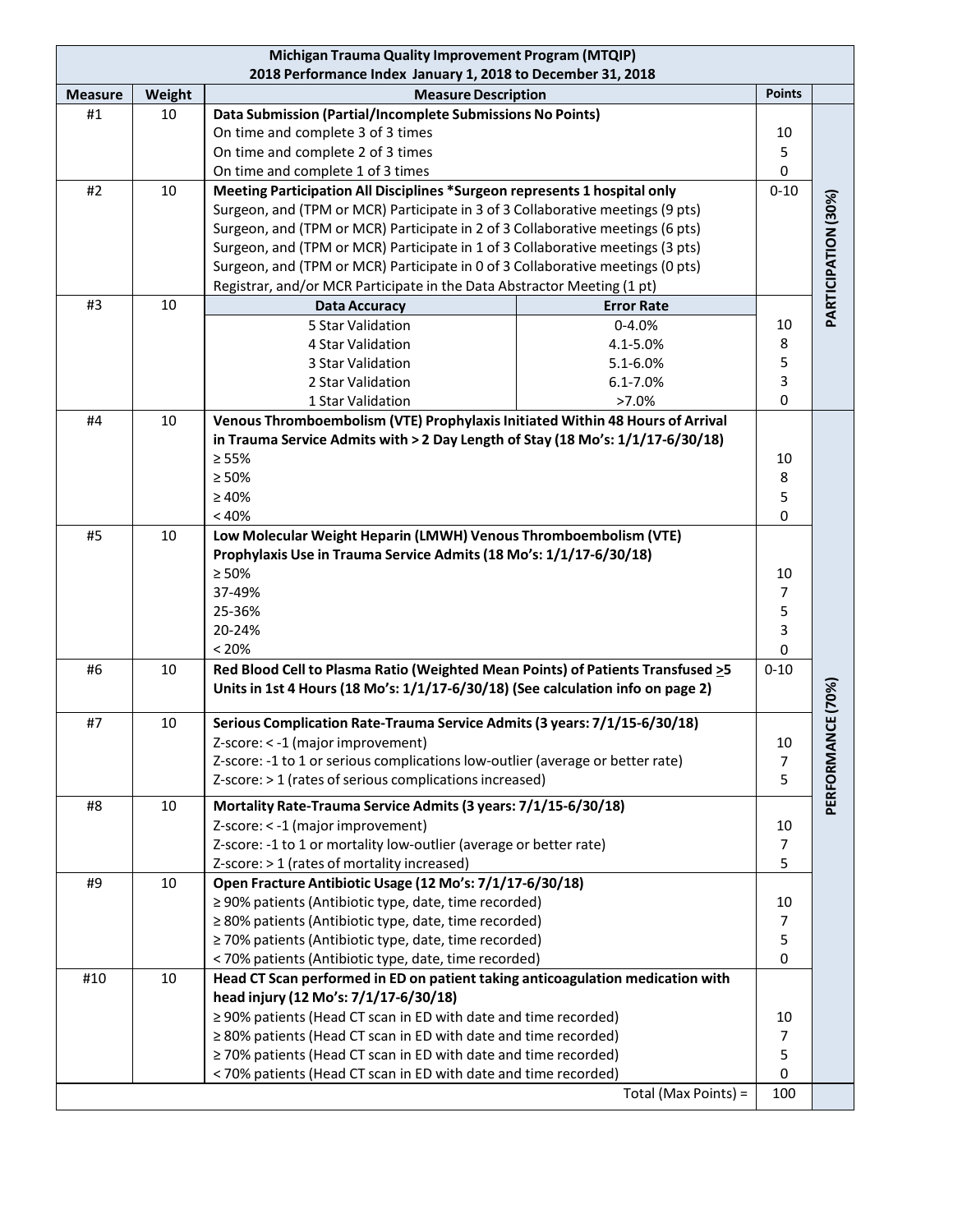#### **AdditionalInformation**

#### **Measure 6: Red Blood Cell to Plasma Ratio**

1) Assign (weight) to each individual patient's 4 hr PRBC/FPP ratio to correct tier/points using chart below.

| <b>PRBC to Plasma Ratio</b> | Tier | Points |
|-----------------------------|------|--------|
| $\leq 1.5$                  |      | 10     |
| $1.6 - 2.0$                 |      | 10     |
| $2.1 - 2.5$                 |      |        |
| > 2.5                       |      |        |

2) Add the points and divide by number of patients (weighted average). See example below:

| Patient | <b>PRBC</b> | <b>FFP</b> | PRBC/FFP | <b>Tier</b> | Points |                                        |
|---------|-------------|------------|----------|-------------|--------|----------------------------------------|
|         | 10          | 10         | 1.0      |             | 10     | <b>Total Points</b><br>= Metric Points |
| 2       | 5           | 4          | 1.3      |             | 10     | <b>Total Patients</b>                  |
| з       |             | 4          | 1.8      | 2           | 10     |                                        |
|         | 8           | 5          | 1.6      | 2           | 10     | 50                                     |
|         | 5           | 2          | 2.5      | 3           | 5      | $=$<br>10                              |
| 6       |             | 3          | 2.3      | 3           |        |                                        |
|         | 9           |            | 4.5      |             | 0      |                                        |
| 8       |             |            | 5.0      |             | 0      |                                        |
| 9       | 11          | 0          |          |             | 0      |                                        |
| 10      | 6           | 0          |          |             | 0      |                                        |
|         |             |            |          |             | 50     |                                        |

#### **Z-Score Explanation**

The z-score is a measure a hospital'strend in [serious complications, mortality] over the three-year time period. For each hospital, we fit a linear regression model with [serious complications, mortality] asthe outcome, and time period and patient characteristics asthe explanatory variables. The z-score is an estimate of the slope of a hospital's own linear trend line over time, standardized by the error estimate. This z-score is used to test whether the hospital's trend is flat or trending upwards/downwards. If the z-score is one standard deviation away (either >1 or <-1), there is more evidence that the hospital's performance has a linear trend in one of these directions (as opposed to being flat).



### **Measure 7: Serious Complication Rate**

Serious complications are any complication with a severity grade of 2 or 3 as defined below:

### Complication Severity Grade 2

a. Definition: Potentially life-threatening complications

b. Complications: C. difficile colitis, decubitus ulcer, DVT, enterocutaneous fistula, extremity compartment syndrome, pneumonia, pulmonary embolism, unplanned admission to ICU, unplanned return to OR

## Complication Severity Grade 3

a. Definition: Life-threatening complications with residual or lasting disability or mortality b. Complications: ARDS, acute renal failure, cardiac arrest, myocardial infarction, renal insufficiency, stroke/CVA, systemic sepsis, unplanned intubation